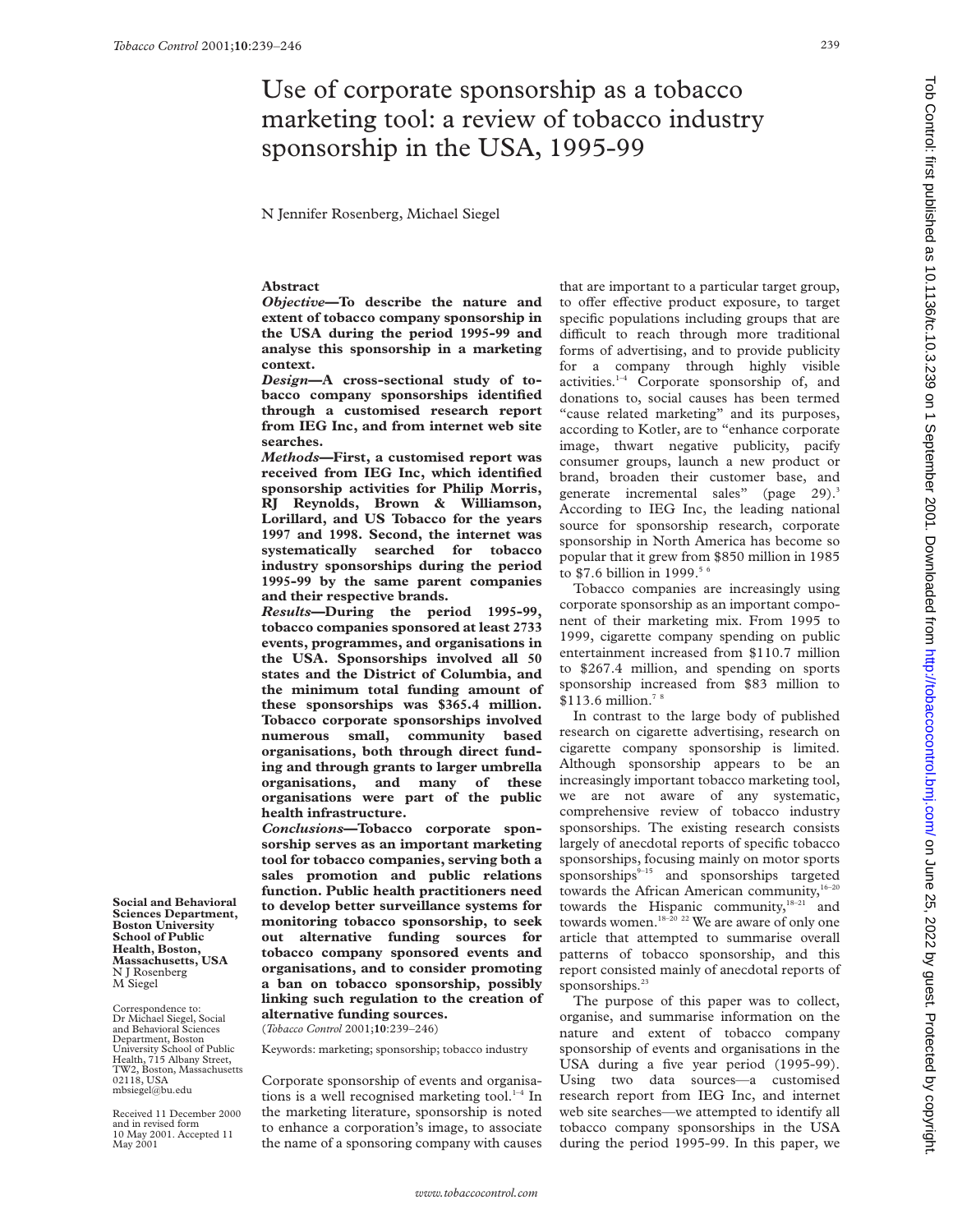summarise our findings and discuss the implications for tobacco control practice.

#### **Methods**

## DESIGN OVERVIEW

We conducted a two part search for tobacco industry sponsored events, activities, and organisations in the USA during the period 1995-99. First, we received a customised report from IEG Inc, which researched, identified, and compiled sponsorship activities for Philip Morris, RJ Reynolds, Brown & Williamson, Lorillard, and US Tobacco for the years 1997 and 1998. Second, we systematically searched the internet for tobacco industry sponsorships during the period 1995-99 by the same parent companies and their respective brands. The period 1995-99 was chosen because it is easiest and of most interest to collect sponsorship information for the most recent time period, and because we felt a five year time frame would provide the most accurate picture of tobacco industry sponsorship. A five year study period, for example, would correct for any short-term changes in sponsorship associated with the discussion of proposals to regulate tobacco marketing.

#### DATA SOURCES

#### *IEG sponsorship report*

IEG Inc, located in Chicago, is the leading national source for information and customised research on sponsorship and it is the only company that tracks and analyses sponsorship of sporting and other events and causes. It produces more than 13 publications on event sponsorship, runs an annual event marketing conference, and conducts detailed research on sponsored events that is not available elsewhere. Much of IEG's information on sponsorships comes from its annual survey of more than 2000 sponsorship opportunities.

We paid IEG Inc to conduct customised research and to provide a written report of their findings of 1997-98 sponsorship activities of the five major tobacco companies.<sup>24</sup> In addition to information obtained from IEG's sponsorship surveys and other existing sources, the company conducted customised research for us, making additional telephone calls to potential properties that may have been sponsored by tobacco companies. The final report included the sponsoring company and/or brand, property, property type, type of sponsorship, sponsorship status, location, affiliation, attraction, series, or programme, estimated annual sponsorship fee, current term, and IEG product and sponsorship category.

#### *Internet search*

We conducted a systematic search for web pages that made reference to tobacco sponsorship of events, activities, or organisations in the USA during the period 1995-99. The search engines used were Excite, Hotbot, Infoseek, Lycos, Netscape, and Yahoo. The key words used were the parent companies (Philip Morris, RJ Reynolds, Brown & Williamson, Lorillard, and US Tobacco) and major corresponding brands (Marlboro, Benson & Hedges, Merit, Basic, Virginia Slims, Parliament, Capri, Carlton, Kool, Misty, Newport, Camel, Doral, Salem, and Winston) for the five major tobacco companies. To ensure that we correctly identified relevant web pages, we additionally conducted boolean searches using each of the following additional key words: sponsor, sponsorship, fund, funding, contribute, and contribution. A total of 1500 web sites were retrieved during our internet search.

## INCLUSION AND EXCLUSION CRITERIA

All tobacco industry sponsorships in the USA during the period 1995-99 were included in the study. We excluded tobacco company financial contributions to politicians or political candidates; however, provision of travel for, or hosting of, fact finding missions and conferences was included. Sponsorships solely under the name of a non-tobacco subsidiary of a parent company (for example, Kraft, Nabisco, and Miller Brewing Company) were not included. For example, we included in the study sponsorships listed under RJR Nabisco or RJ Reynolds Tobacco Company, but not under Nabisco.

#### DATA COMPILATION

The internet data were combined with the IEG report and sponsorships were then categorised by type of sponsorship and demographic group involved. If a sponsorship appeared to fall in two categories, we chose the category which we felt best described the sponsorship. In one case, a sponsorship appeared to fall equally between two categories and was included in both. We also noted the amount of the sponsorship, if available, and the location of the sponsored event or organisation. A complete listing of the identified sponsorships was compiled into a written report, which is available on the internet. $25$  In no cases were there any discrepancies between data reported by IEG and data retrieved from the internet.

## **Results**

#### DESCRIPTIVE EPIDEMIOLOGY OF TOBACCO INDUSTRY SPONSORSHIP

During the period 1995-99, we identified 300 tobacco industry sponsorships in the USA, involving a total of at least 2733 events, activities, and organisations (table 1).

### *Analysis of sponsorships by category*

The performing arts received the largest number of sponsorships (56), followed by minorities (41) (table 1). However, the categories in which the most organisations or events received funding were rodeo (1527), motor sports (348), domestic violence (182), and hunger (180).

## *Analysis of sponsorships by state*

Sponsorships under two categories—domestic violence and hunger—involved all 51 states (table 1). Sponsorships under four additional categories—AIDS, minorities, motor sports, and rodeo—involved more than half of the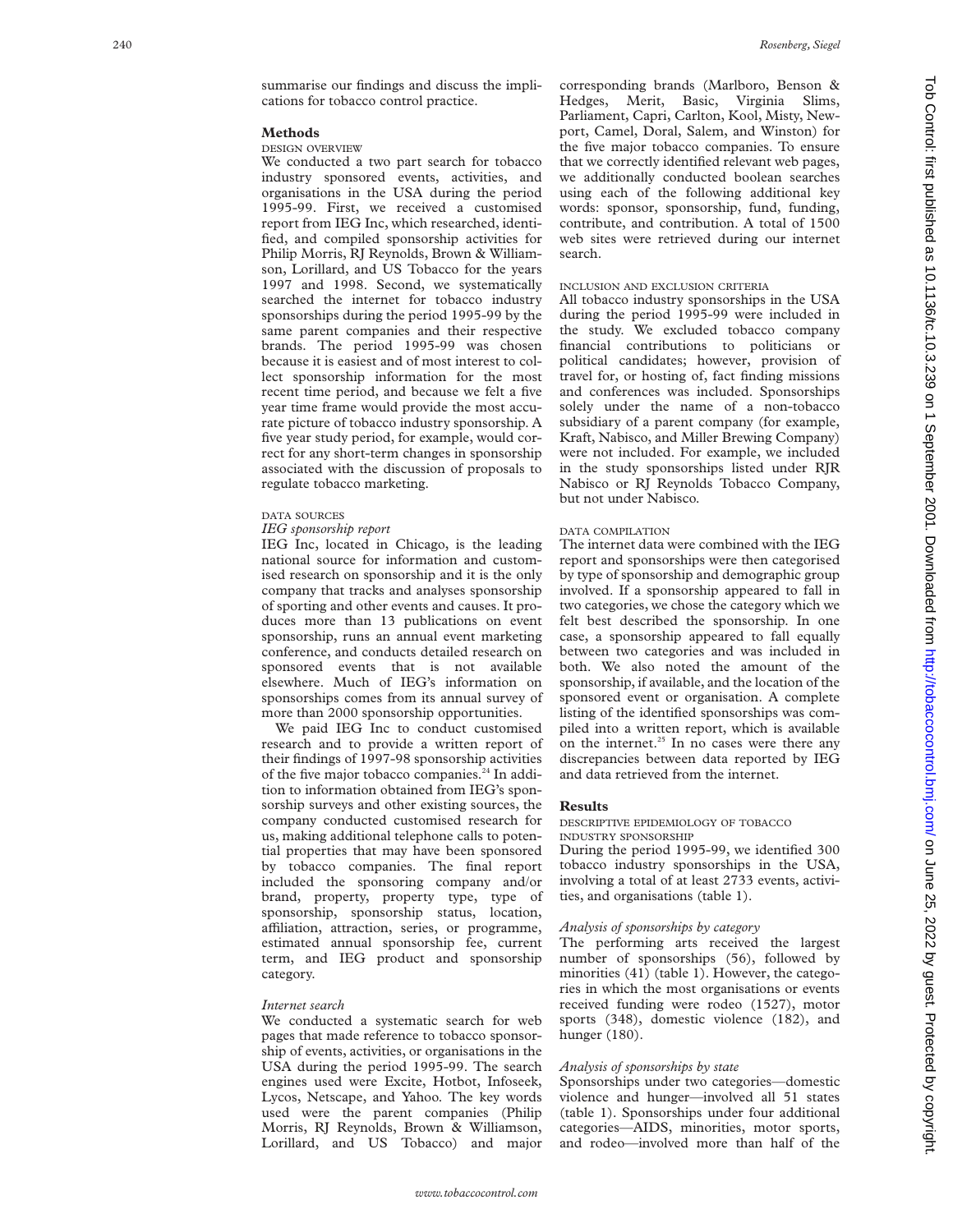states. Every state in the USA and the District of Columbia had at least two identified tobacco company sponsorships during the study period. The top 10 states for overall number of sponsorships were New York (71), California (39), District of Columbia (33), Virginia (34), Illinois (34), North Carolina (31), Texas (31), Kentucky (24), Massachusetts (22), and Georgia (20).

### *Analysis of sponsorships by company*

Of the 300 identified sponsorships, Philip Morris was involved in 244, RJ Reynolds in 36, Brown & Williamson in 21, and US Tobacco in 21. We identified no programmes, organisations, or events sponsored by Lorillard.

#### *Analysis of sponsorships by amount of funding*

Although funding information was available for only a limited number of the sponsorships, we compiled sponsorship funding amounts where they were available in order to generate a bare minimum estimate for the sponsorship funding involved. We estimate that tobacco companies spent no less than \$365 million on sponsorship during the study period (table 1). The category with the highest minimum total amount of sponsorship funding was motor sports at \$208 million, followed by hunger at \$104 million.

We identified 25 sponsorships (13 in the motor sports category) with an estimated sponsorship amount of one million dollars or more (table 2). These 25 sponsorships alone provided funding to 2267 individual events, programmes, or organisations throughout the country.

### *Analysis of sponsorships by nature of organisation*

*Sponsorship of small, community organisations*—Although some tobacco sponsorships supported large national organisations, we found many sponsorships in which the money was directed at small, local organisations serving individual communities. Many of the sponsorships provided large grants to be disbursed to numerous

community organisations (table 2). In addition, the tobacco industry funded many small, local organisations directly.

*Sponsorship involving the public health infrastructure*—A total of 33 sponsorships, funding 446 causes, events or organisations in all 50 states and the District of Columbia, were part of the public health infrastructure. There were 65 AIDS related events or organisations, 182 domestic violence organisations, 29 environmental protection causes, and 180 anti-hunger organisations benefiting from tobacco industry sponsorship during the study period.

### ANALYSIS OF SPONSORSHIPS IN A MARKETING CONTEXT

When viewed in the context of sponsorship being a marketing tool, several general findings emerged from our review of tobacco industry sponsorships.

## *Promotion of brand awareness and positive brand associations*

While most of the sponsorships were in the name of the parent company, several were brand name sponsorships that allowed companies to promote awareness of specific cigarette brands and to foster the association of the brand with a particular image. The titling of specific sports and music events with large event and/or television audiences helped to facilitate this. For example, through its sponsorship of pool and billiards, RJ Reynolds was able to promote the Camel brand by attaching it as a title to three different tournaments: the Camel Pro Billiards Series, Camel 8-Ball Classic, and Camel 8-Ball National Team Championships (table 2). Other sponsorships that allowed companies to promote awareness of specific brands and associations of those brands with music or sport included the Senior PGA Tour Vantage Championship, NASCAR Winston Cup Series, the NHRA Winston Drag Racing Series, the Kool Green Team, Team Winston, the Copenhagen Team, the Skoal Bandit

|  |  |  | Table 1 Tobacco industry sponsored events, programmes and organisations—USA, 1995-99, by category |
|--|--|--|---------------------------------------------------------------------------------------------------|
|  |  |  |                                                                                                   |

| Category            | Number of<br>sponsorships | Number of events,<br>programmes or<br>organisations<br>sponsored | Number of states<br>in which events or<br><i>organisations</i> were<br>located | Minimum total amount of<br>sponsorship funding for sponsored<br>events, programmes, and<br>organisations in category* |
|---------------------|---------------------------|------------------------------------------------------------------|--------------------------------------------------------------------------------|-----------------------------------------------------------------------------------------------------------------------|
| <b>AIDS</b>         | 5                         | 65                                                               | 26                                                                             | \$1026000                                                                                                             |
| Charities/causes    | 20                        | 22                                                               | 9                                                                              | \$5856000                                                                                                             |
| Domestic violence   | 2                         | 182                                                              | 51                                                                             | \$2000000                                                                                                             |
| Education           | 37                        | 53                                                               | 19                                                                             | \$6203400                                                                                                             |
| Environment         | 15                        | 29                                                               | 15                                                                             | \$106500                                                                                                              |
| Festivals           | 10                        | 12                                                               | 7                                                                              | \$245000                                                                                                              |
| Hunger              | 11                        | 180                                                              | 51                                                                             | \$104174000                                                                                                           |
| Minorities          | 41                        | 78                                                               | 31                                                                             | \$2017000                                                                                                             |
| Motor sports        | 33                        | 348                                                              | 27                                                                             | \$208300000                                                                                                           |
| Performing arts     | 56                        | 74                                                               | 19                                                                             | \$2290000                                                                                                             |
| Politics/government | 12                        | 43                                                               | 6                                                                              | \$88640                                                                                                               |
| Rodeo               | 11                        | 1527                                                             | 36                                                                             | \$3250000                                                                                                             |
| Sports <sup>+</sup> | 3                         | 55                                                               | 10                                                                             | \$15250000                                                                                                            |
| Visual arts         | 24                        | 31                                                               | 14                                                                             | \$1796000                                                                                                             |
| Women               | 10                        | 33                                                               | 11                                                                             | \$4056000                                                                                                             |
| Youth               | 11                        | 11                                                               | 10                                                                             | \$8820000                                                                                                             |
| Total‡              | 300                       | 2733                                                             | 51                                                                             | \$365356540                                                                                                           |

\*Sponsorship amount could only be ascertained for a limited number of the identified sponsorships. Therefore, figures in this table represent a bare minimum for the amount of sponsorship funding in each category.

†Sponsorships of rodeo and motor sports events are included as separate entries.

‡Total is less than the sum of the column figures because one sponsorship was included in two categories.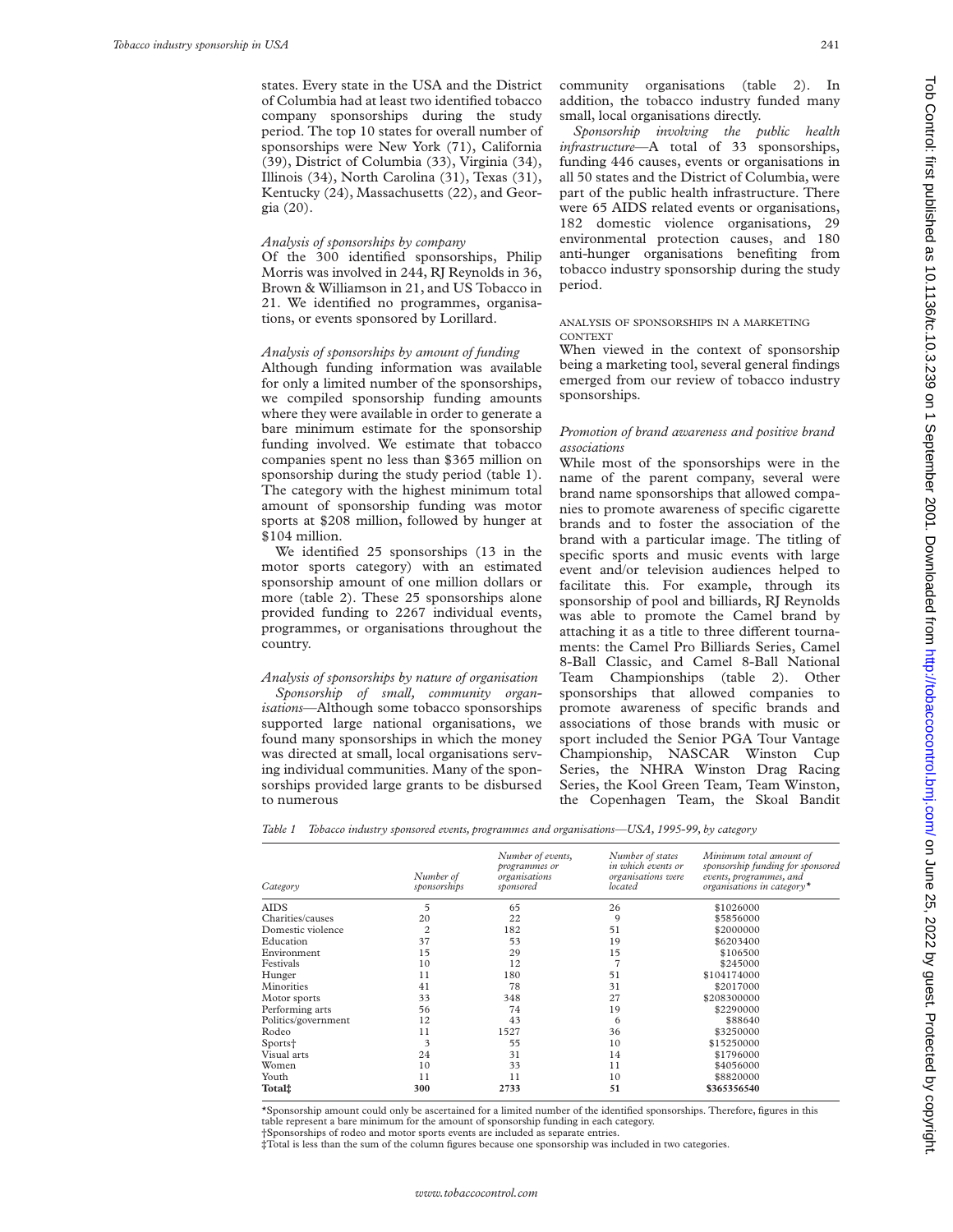| Event, programme or organisation                                            | sponsorship amount†<br>Estimated | of sponsorship<br>Brief description                                                                                                                                                                                                                                                                                                                                                                                                                                                                                                                                                                                                                                                                                                                                                                                                                                                                                                                                                                                                                                                               |
|-----------------------------------------------------------------------------|----------------------------------|---------------------------------------------------------------------------------------------------------------------------------------------------------------------------------------------------------------------------------------------------------------------------------------------------------------------------------------------------------------------------------------------------------------------------------------------------------------------------------------------------------------------------------------------------------------------------------------------------------------------------------------------------------------------------------------------------------------------------------------------------------------------------------------------------------------------------------------------------------------------------------------------------------------------------------------------------------------------------------------------------------------------------------------------------------------------------------------------------|
| Motor sports sponsorships (13 separate<br>sponsorships exceeded \$1 million | \$208.3 million                  | from 1995-98, with estimated annual sponsorship fees of \$15 million; (5) Team Winston in NASCAR Winston Cup Series from 1995-98, with estimated annual sponsorship<br>fees of \$7 million; (6) Team Winston in NHRA Winston Drag Racing Series in 1997 and 1998, with estimated annual sponsorship fees of \$2 million; (7) Copenhagen Team<br>CART FedEx Championship Series from 1996-98, with estimated annual sponsorship fees of \$3 million; (4) Marlboro Penske Team in CART FedEx Championship Series<br>in NHRA Winston Drag Racing Series in 1998, with estimated annual sponsorship fees of \$2 million; and (8) Skoal Bandit Team in NASCAR Winston Cup series in 1998,<br>NHRA Winston Drag Racing Series from 1995-99, with approximately 23 events per year and estimated annual sponsorship fees of \$2.5 million; (3) Kool Green Team in<br>rship of: (1) NASCAR Winston Cup Series from 1995-99, with approximately 33 races per year and estimated annual sponsorship fees of \$15 million; (2)<br>with estimated annual sponsorship fees of \$3.2 million<br>Includes sponso |
| Fight Against Hunger                                                        | \$100 million                    | million in cash donations to fund food delivery programmes, food banks, soup kitchens, food pantries, shelters, and food rescue programmes throughout the USA, and \$50<br>Four year initiative launched by Philip Morris in March 1999; thought to be the largest corporate effort ever to fight hunger in the USA; consists of a combination of \$50<br>million in food donations to be distributed through the Second Harvest national network of food banks                                                                                                                                                                                                                                                                                                                                                                                                                                                                                                                                                                                                                                   |
| Vantage Championship                                                        | $$7.5$ million                   | RJ Reynolds has had title sponsorship of this golf tournament since 1987. It is one of the most prestigious events on the Senior PGA Tour and is held in Clemmons, North<br>Carolina. The estimated annual sponsorship fee is \$1.5 million.                                                                                                                                                                                                                                                                                                                                                                                                                                                                                                                                                                                                                                                                                                                                                                                                                                                      |
| American Poolplayers Association                                            | $$7.5$ million                   | Since 1996, Camel has sponsored the Camel Pro Billiards Series, which features the world's best professional billiards. Tournaments are held in eight cities across the country<br>2000, it was recognised as the official tobacco product of the APA and had title sponsorship of the Camel & Ball Classic and Camel & Ball National Team Championships.<br>a national sponsor of the American Poolplayers Association (APA) Association since 1994, with an estimated annual sponsorship fee of \$1.5 million. As of<br>Camel has been                                                                                                                                                                                                                                                                                                                                                                                                                                                                                                                                                          |
| Life Skills Training Program                                                | $$4.5$ million                   | focuses on alcohol, tobacco, and drug prevention. During the first two years, approximately \$2.2 million was spent on programme implementation. The programme is being<br>training programme for middle school students throughout West Virginia; the Life Skills Training Program, endorsed by the Centers for Disease Control and Prevention,<br>In 1999, Philip Morris and Brown & Williamson offered a grant of \$4.5 million over three years to the West Virginia Department of Education to implement a life skills<br>run independently by the Department of Education, without company oversight                                                                                                                                                                                                                                                                                                                                                                                                                                                                                        |
| H-4                                                                         | \$4.3 million                    | In 1999, Philip Morris offered \$4.3 million to the National 4-H Council over two years for a youth tobacco prevention programme. More than half of the state 4-H chapters<br>refused the funding, so total actual amount of sponsorship is unclear. Funded programme, called "Health Rocks!", is now being implemented                                                                                                                                                                                                                                                                                                                                                                                                                                                                                                                                                                                                                                                                                                                                                                           |
| Virginia Slims Women's Legends Tour                                         | \$4 million                      | Sponsored by Philip Morris from 1995-98, this tour visited several cities each year and involved matches by former women's tennis greats and concerts by prominent female<br>singers. Conducted in partnership with the National<br>sponsorship fee was \$1 million                                                                                                                                                                                                                                                                                                                                                                                                                                                                                                                                                                                                                                                                                                                                                                                                                               |
| Pro Rodeo Cowboys Association                                               | \$3.25 million                   | annual sponsorship fees of \$650000. The sponsorship included the Cope Skoal Championship Awards Program, and promotional and advertising support of approximately<br>US Tobacco, through its Copenhagen and Skoal brands, sponsored the Pro Rodeo Cowboys Association (PRCA) Tour annually during the period 1995-99, with estimated<br>sponsorship also included the provision of four scoreboards for use at 375 performances taking place at rodeo events, prize money for rodeo contestants, and funding for<br>300 annual PRCA events, including the National Finals Rodeo, National Finals Steer Roping, 12 PRCA circuit finals, and Dodge National Circuit Finals Rodeo. The<br>rodeo athletes                                                                                                                                                                                                                                                                                                                                                                                            |
| University of Louisville                                                    | \$3 million                      | & Williamson announced a contribution to complete work on the new Papa John's Cardinal Stadium. The contribution would help assure completion of the<br>a training facility. In consideration of the gift, the stadium's club facility was called the Brown & Williamson Club. The gift was said to be the second largest<br>ever to the university's athletics department<br>In 1996, Brown<br>club level and<br>corporate gift                                                                                                                                                                                                                                                                                                                                                                                                                                                                                                                                                                                                                                                                  |
| Senior Helpings Initiative                                                  | \$2.1 million                    | ogramme, sponsored by Philip Morris, contributed \$2.1 million to 57 organisations throughout the country to provide meals to elderly Americans. Initiative is in<br>partnership with the National Meals on Wheels Foundation. The programme was funded at \$2.1 million in 1999, but is considered to be part of the larger Fight Against<br>Hunger Program launched in 1999<br>In 1998, this pro                                                                                                                                                                                                                                                                                                                                                                                                                                                                                                                                                                                                                                                                                                |
| Doors of Hope                                                               | \$2 million                      | This Philip Morris initiative, announced in October 1999, will provide grants to 180 local domestic violence organisations throughout the country. Funding will support food,<br>meals, emergency shelter, transitional housing, counselling, outreach, and training. In partnership with the National Network to End Domestic Violence Fund                                                                                                                                                                                                                                                                                                                                                                                                                                                                                                                                                                                                                                                                                                                                                      |
| Positive Helpings                                                           | \$1.025 million                  | Funded by Philip Morris during the period 1996-99 and administered by the National AIDS Fund, this programme provides grants to community organisations to support the<br>nutritional needs of people living with HIV/AIDS. In 1997-1998, 21 organisations were funded; in 1999, the programme funded 38 organisations in 25 states                                                                                                                                                                                                                                                                                                                                                                                                                                                                                                                                                                                                                                                                                                                                                               |
| Winston Blues Revival                                                       | \$1 million                      | Sponsored by RJ Reynolds in 1998, this was a six month, 15 city tour featuring several well known blues artists. Some of these musicians were featured in a series of print ads in<br>national magazines connecting the blues and cigarette smoking with the tag line "Real blues—real tobaco". Money from the tour went to the Music Maker Relief<br>Foundation, an organisation that provides food, shelter, and medical care to neglected blues and country artists                                                                                                                                                                                                                                                                                                                                                                                                                                                                                                                                                                                                                            |

Table 2 – Top tobacco industry sponsored events, programmes and organisations—USA, 1995-99, by sponsorship amount\* (sponsorships of \$1 million or more) Table 2 Top tobacco industry sponsored events, programmes and organisations—USA, 1995-99, by sponsorship amount\* (sponsorships of \$1 million or more)

\*Sponsorship amount is estimated and could only be ascertained for a limited number of the identified sponsorships. This table includes only sponsorships for which funding information was available. It is possible that oth \*Sponsorship amount is estimated and could only be ascertained for a limited number of the identified sponsorships. This table includes only sponsorships for which funding information was available. It is possible that oth FEstimated amount of total funding for sponsorship across all years of the strated (1995-99) based on information presented on web sites or provided by IEG Inc. These represent minimum estimates because sponsorship funding existed that exceeded the funding amounts in this table. For some sponsorships, funding was pledged for a multi-year period, and may not necessarily have been paid out during the study period. were not available for all years of each sponsorship.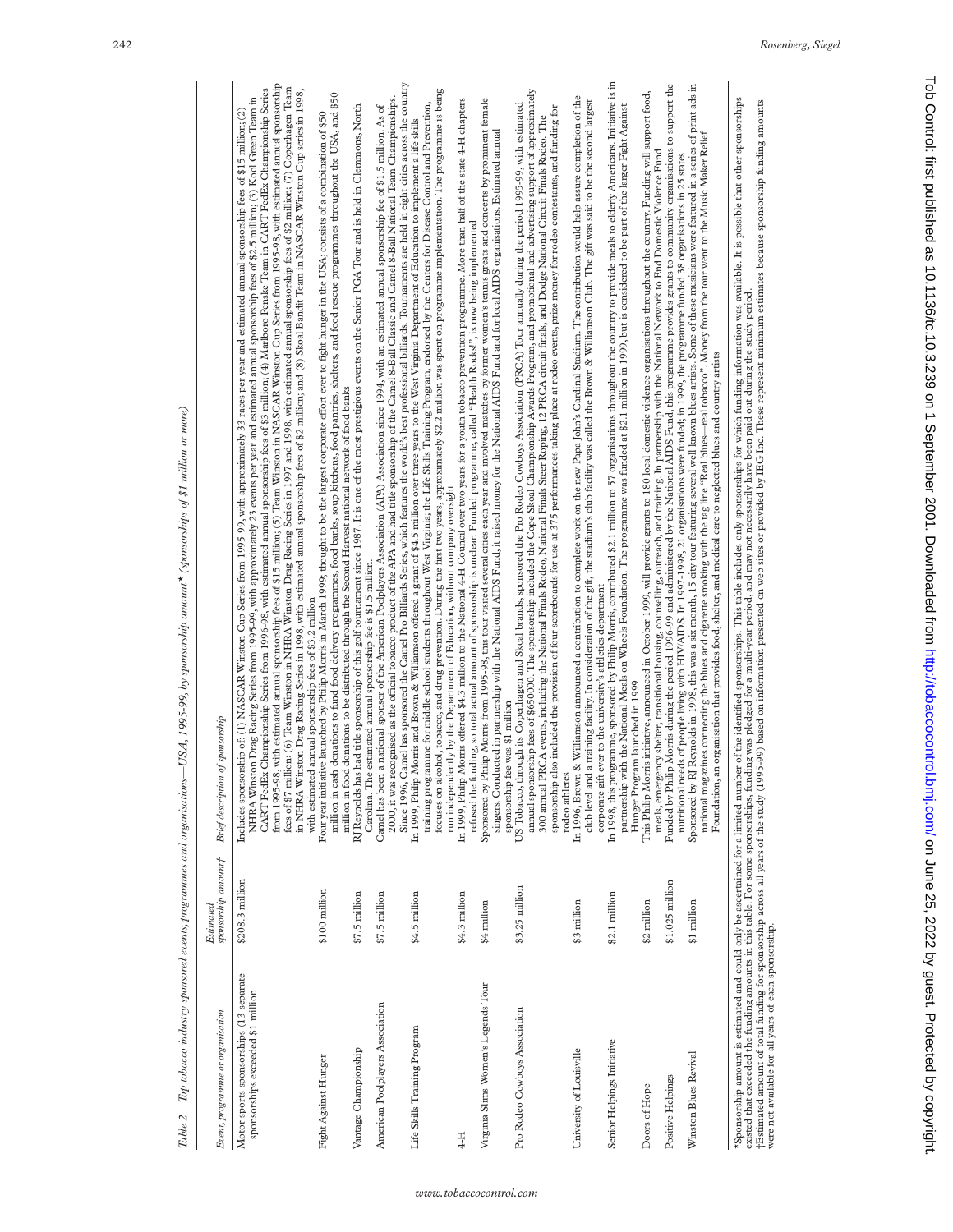http://tobaca/by sourced as 10: 2022 by guest. Publishight. Domagnizhed from the 20 september 2012 by guest. Published is a 2022 by guest. Published is a 10: 1136/tc.10.3239 on 1 September 2012. Domagnizhed is a 2022 by gu Tob Control: first published as 10.1136/tc.10.3.239 on 1 September 2001. Downloaded from http://tobaccocontrol.bmj.com/ on June 25, 2022 by guest. Protected by copyright

Team, the Virginia Slims Women's Legends Tennis Tour, and the Winston Blues Revival (table 2).

Sponsorships not only promote brand awareness among people in attendance at sponsored events. They also may allow cigarette companies to achieve the equivalent of paid television advertising, despite a federal ban on tobacco advertising on television. Based on an analysis of the amount of clear, in-focus exposure time achieved by tobacco company names and logos during televised motor sports events, the companies achieved the equivalent of \$410.5 million in television advertising value from motor sports sponsorships during the years 1997-99 alone.<sup>26</sup> This may explain why motor sports sponsorship was by far the leading sponsorship expenditure for tobacco companies.

## *Direct promotion of company awareness and positive company associations*

In consideration of the contributions made by tobacco companies, many of the sponsored organisations used the parent company name in the titling of a programme, event, or facility. This allowed the sponsoring company to promote awareness of the company as well as to associate the company name directly with a favourable activity or image. For example, in consideration of its \$3 million dollar gift to help construct the University of Louisville's new football stadium, the stadium's club facility was named the Brown & Williamson Club (table 2). This allowed for a long term association of the company name with the excitement, competition, and action of Louisville football. Other sponsorships we identified in which the sponsoring company was given title sponsorship of a programme, event or facility included the Philip Morris Center for Organizational Renewal at Catawba College, the Philip Morris Agricultural Leadership Development Program, the RJ Reynolds Forest Aviary at the North Carolina Zoological Park, the Philip Morris Festival of Stars and Brown & Williamson Derby Fest at the Kentucky Derby Festival, the Philip Morris Humanities Forum at the Huntington Theatre Company in Boston, and the Philip Morris Mixed Doubles Championship bowling tournament.

## *Co-marketing opportunities*

Several of the sponsorships allowed companies the opportunity to combine sponsorship with more traditional advertising to promote a particular product image. For example, RJ Reynolds was able to integrate a traditional print advertising campaign into its 1998 sponsorship of the Winston Blues Revival to promote Winston's image as a "No Bull" cigarette brand. The company ran a series of print advertisements featuring prominent blues musicians and using the slogan "Real Blues—Real Tobacco" in Rolling Stone and other magazines in conjunction with the Revival.27 Philip Morris integrated print advertising into the Virginia Slims Women's Legends Tennis Tour sponsorship to associate

the Virginia Slims brand with legendary women's tennis stars.<sup>27</sup> Similarly, RJ Reynolds ran a series of print advertisements in Sports Illustrated in 1997 to promote the Camel Pro Billiards Series and associate the Camel product with images associated with pool playing.<sup>27</sup>

## *Achieving recognition as a good corporate citizen*

Through the sponsorships we identified, tobacco companies have achieved a great deal of recognition as good corporate citizens. Often, this recognition was achieved publicly (for example, in major media) and it therefore had the potential to create good will for the companies among the public. For example, after Brown & Williamson announced its \$3 million contribution to help build a new football stadium at the University of Louisville, the university president stated in a press release: "We welcome Brown & Williamson to the great family of corporate citizens who have stepped forward to make the entire stadium project, including what will be a magnificent Brown & Williamson Club, a reality."28 In 1999, the Blues Foundation awarded its Blues Sponsor of the Year Award to RJ Reynolds for its sponsorship of the Winston Blues Revival.<sup>2</sup> In 1999, Hispanic Magazine listed Philip Morris among its "Hispanic Corporate 100" (the 100 companies providing the most opportunities for Hispanics) and reported that Philip Morris received the 1998 Corporation of the Year award from the US Hispanic Chamber of Commerce.<sup>30</sup>

#### **Discussion**

To the best of our knowledge, this is the first study to examine systematically tobacco industry sponsorship of events, activities, and causes for a given time period. We found that during the period 1995-99, tobacco companies sponsored at least 2733 events, programmes, and organisations in the USA. Sponsorships involved all 50 states and the District of Columbia and the minimum total funding amount of these sponsorships was \$365.4 million. We found that tobacco corporate sponsorships involved numerous small, community based organisations, both through direct funding and through grants to larger umbrella organisations, and that many of these organisations were part of the public health infrastructure.

There are two important limitations of this research. First, although we attempted to identify all tobacco company sponsorships during the period 1995-99, we were unlikely to have succeeded in doing so. Our data were limited to sponsorships identified through IEG Inc, or through an internet search. Because many small organisations do not have web sites, we most likely missed a considerable number of sponsorships of small organisations that would not have been identifiable on the internet. Moreover, we had information on funding levels for only a limited number of the sponsorships. Our estimate of total spending on tobacco corporate sponsorships is clearly a large underestimate, and is only provided to indicate the minimum level of funding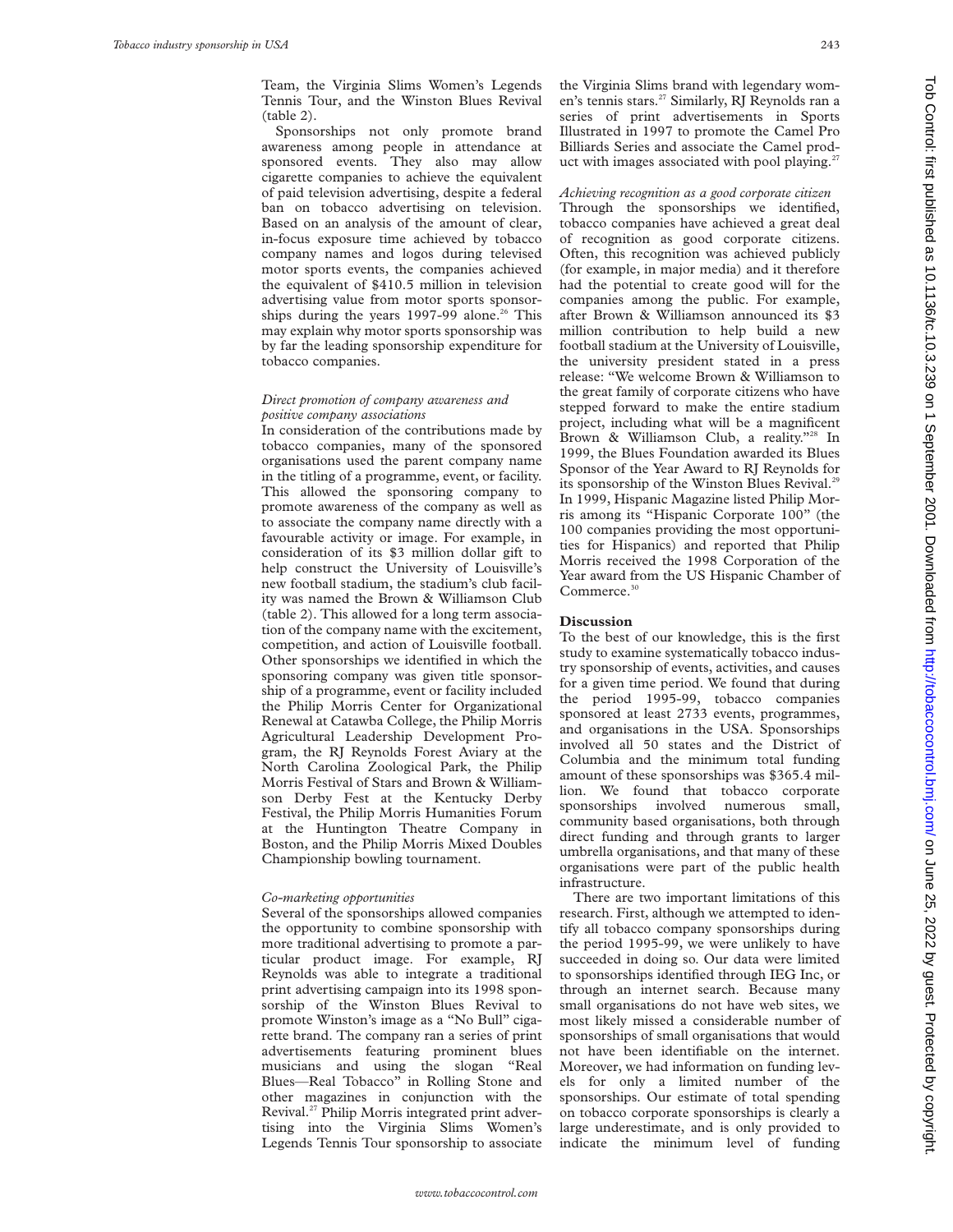identified and to provide some sense of the relative funding levels by category of sponsorship.

It is difficult to assess the extent to which this report underestimates the true amount of tobacco company sponsorship in the USA because there is no adequate surveillance system for tobacco company sponsorships. However, the Federal Trade Commission (FTC) does report sports sponsorship expenditures, allowing us to check a subset of our results. For the years 1995-99, total reported cigarette and smokeless tobacco expenditures in this category were \$650.1 million.7 8 31 32 Our estimated total for sports sponsorships during the study period (including motor sports and rodeo) was \$226.8 million, or 35% of total FTC measured spending for sports sponsorships. This analysis suggests that we are underestimating tobacco sponsorship expenditures by a factor of about three to one. It should be noted, however, that FTC estimates of sports sponsorship expenditures include spending on traditional advertising associated with these events, which is not included in this research. Thus, our underestimate of sports sponsorship spending is actually off by somewhat less than a factor of three to one.

Undoubtedly, one reason for our underestimate is that we included sponsorship funding in the totals only if we could confirm these fees separately for each year. Since IEG reported data mainly for 1997-98, we are often missing sponsorship fees for 1995, 1996, and 1999, even though we know the tobacco companies sponsored a given event in 1997 and 1998. Although we conducted internet searches for events in all years, web sites do become outdated, and the internet most likely contains more information on more recent sponsorships. For both of these reasons, our sponsorship estimates for 1997-99 are probably more accurate than our estimates for the years 1995 and 1996. A second component of our underestimate is the fact that many web sites did not list sponsorship fees, even though they listed tobacco companies as being corporate sponsors. The remainder of our underestimate is likely due to actually missing sponsorships because they were not captured by either IEG or by the internet search process.

A second important limitation is that because we relied upon internet searches for much of our information, we are dependent upon the accuracy of the information presented on these web sites. As web sites may contain inaccurate or outdated information, some of the data in this study could be inaccurate or out of date. The study is intended to provide a general overview of the nature and extent of tobacco company sponsorships, and it should not be relied upon for information about specific sponsorships.

Despite these limitations, we conclude from our analysis that corporate sponsorship is an important part of the marketing mix for tobacco companies, and that if public health practitioners wish to counteract the impact of tobacco marketing on smoking behaviour,<sup>15</sup>

they must find a way to eliminate tobacco sponsorship. We found that the identified sponsorships enabled tobacco companies to promote brand and company awareness, to develop brand and company associations with attractive images, to create co-marketing opportunities by allowing them to combine advertising with sponsorship in promotion of a product image, and to enhance their public image by achieving recognition as good corporate citizens. Each of these functions is well recognised in the marketing literature as a major objective of corporate sponsorship.<sup>1-4 6</sup>

These marketing functions have two major outcomes. First, they promote tobacco sales, and therefore, the bottom line, for the sponsoring companies. Increased awareness of cigarette brands creates brand familiarity, a factor known to influence consumer buying behaviour. <sup>3</sup> Associating a brand with attractive images influences consumers' beliefs about the brand, and therefore the brand image, another factor recognised as being a determinant of purchasing behaviour. <sup>3</sup> Combining advertising with sponsorship allows both to work together to promote a brand image. The second outcome of the marketing functions achieved through tobacco sponsorship is enhanced corporate image, which in turn affects tobacco policy by influencing social attitudes and values regarding tobacco. Through its corporate sponsorship, a tobacco company may be able to create good will among the public, even given the recognition that tobacco is a harmful product. In other words, it may help put a "human" face on the corporation and point out its contributions to the community, taking the focus away from damage caused by its products.

As Tuckson has noted, sponsorship may provide tobacco companies with "innocence by association."19 This softening of public opinion towards the tobacco industry may make it more difficult to enact strong tobacco control policy measures and may make it less likely that juries will hold tobacco companies responsible for the harms caused by their products. For example, companies used their funding of youth anti-smoking programmes in an attempt to convince the jury in the Engle class action lawsuit that they had changed their behaviour and were committed to doing everything they could to prevent smoking among youths.<sup>33</sup> Tobacco industry documents, however, suggest that the primary purpose of company sponsorship of youth smoking prevention programmes is to "offset further erosion of the industry's image in this area, reverse political trends and gain recognition of our efforts from public service organisations and public officials" (pages  $1-2$ ).<sup>34</sup>

Tobacco sponsorship may affect policy not only by serving a public relations function and enhancing the companies' public image, but also by creating a community dependency on tobacco company funding. Because many small organisations are funded by tobacco companies, they may be afraid to support tobacco control policies in fear that their funding may be cut off. For example, "in 1994,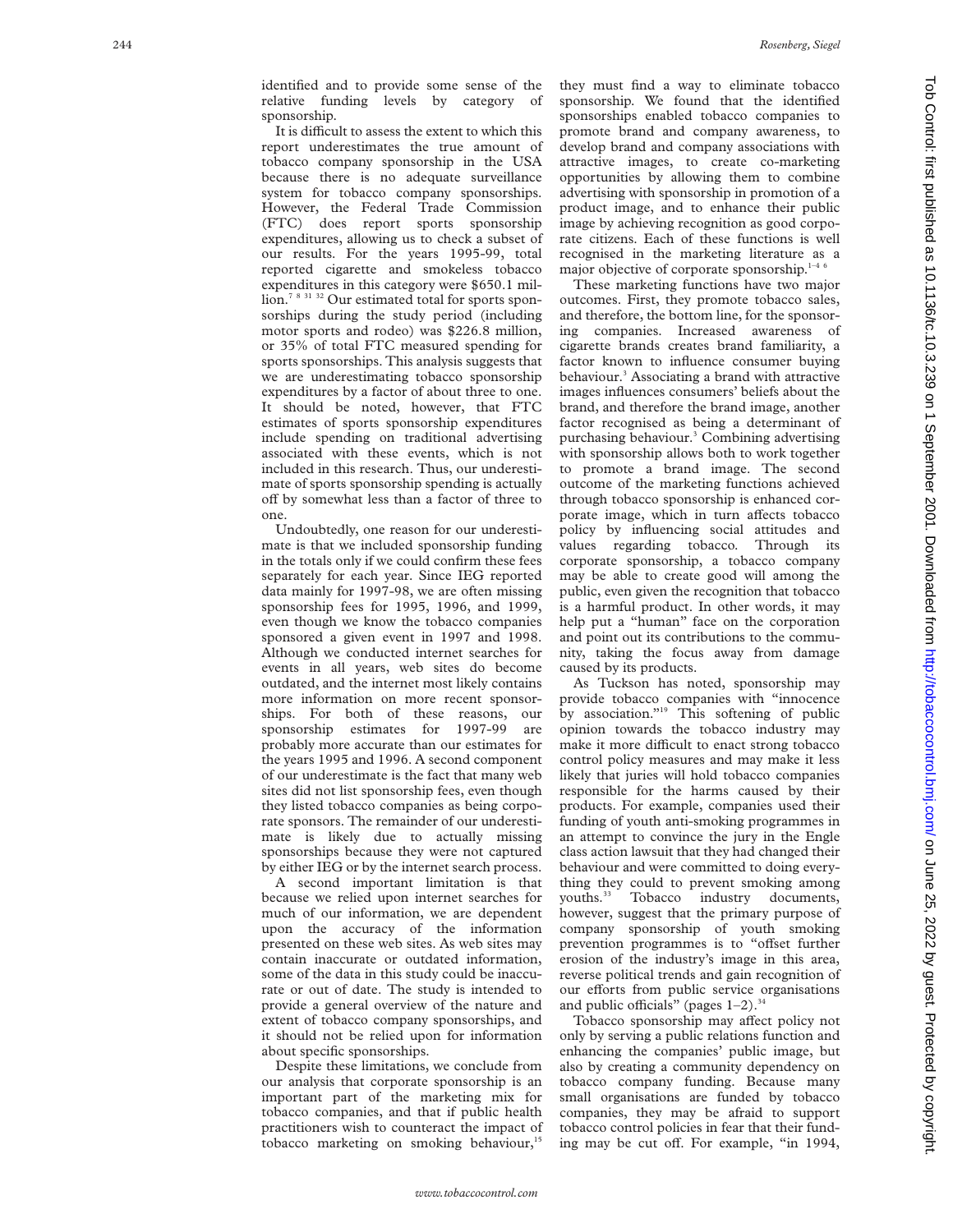when New York City moved to ban smoking from restaurants, Philip Morris asked arts organisations to let the city council know that if the company pulled its funding, it would be a dark day for the arts" (page  $3$ ).<sup>35</sup> Not only is there a threat for loss of funding for many small organisations, but many of the sponsorships occur in areas where there are few existing sources of alternative funding (for example, domestic violence).

Tobacco sponsorship may also weaken opposition to tobacco control policies by supporting organisations that are an integral part of the public health infrastructure, and that might otherwise be expected to advocate strongly for such policies. For example, in a Boston Globe op-ed piece, Derrick Jackson explained how tobacco sponsorship of environmental organisations may divert these organisations' attention away from environmental problems caused by tobacco: "Philip Morris's gifts buy a critical disconnect. People who preach about ecosystems, food chains, and Planet Ocean suddenly become blind to a toxic dumping that kills more people a year than the combined genocides of Rwanda, Bosnia, and Pol Pot. They run from evidence that tobacco curing and cigarette papers contribute to deforestation and that cigarette butts are the most common garbage on the nation's beaches."36

We have several recommendations for how tobacco control practitioners can begin to address the problems posed by tobacco corporate sponsorship. First, there is a need for surveillance of tobacco company sponsorship, since we have demonstrated that it represents an important tobacco marketing technique. On a national level, the FTC could monitor expenditures for all cigarette company sponsorships. Currently, the FTC only monitors sports sponsorships and a vague category of public entertainment. An ongoing surveillance system would not only track sponsorships of the kind we have documented in this paper, but would alert public health practitioners to new and emerging trends in tobacco sponsorship.

Secondly, there need to be alternative funding sources to lessen the dependency of organisations and events on tobacco company sponsorship. One potential source of such alternative funding is cigarette excise taxes or tobacco settlement funds.

Thirdly, a legislative or regulatory ban on tobacco company sponsorship (both brand name and corporate name sponsorship) should be considered. The multi-state tobacco settlement contains some limits on brand name sponsorship, but does not regulate sponsorships in the corporate name. $37$  Australian states such as Victoria, Western Australia, and South Australia have in fact implemented a comprehensive ban on tobacco sponsorship, and at the same time, increased the tobacco tax to provide alternative funding to organisations previously supported by tobacco companies.<sup>38-40</sup>

This research provides the first systematic overview of the nature and extent of tobacco industry sponsorship in the USA. We have

#### **What this paper adds**

In contrast to the large body of published research on cigarette advertising, research on cigarette company sponsorship is limited. The existing research consists largely of anecdotal reports of specific tobacco sponsorships. There has been no systematic, comprehensive review of tobacco industry sponsorships.

This study of tobacco company sponsorship in the USA during the period 1995-99 revealed that tobacco companies sponsored at least 2733 events, programmes, and organisations during this period, and that the minimum total funding amount of these sponsorships was \$365.4 million. These sponsorships served an important marketing role for tobacco companies by promoting brand and company awareness, promoting positive brand and company associations, and achieving for the companies recognition as good corporate citizens. To counteract the use of sponsorship as a tobacco promotional tool, public health practitioners should consider promoting legislation to eliminate this sponsorship, perhaps linking such regulation to the creation of alternative funding sources.

demonstrated that tobacco corporate sponsorship serves as an important marketing tool for tobacco companies, serving both a sales promotion and public relations function. To address this issue, public health practitioners need to develop better surveillance systems for monitoring tobacco sponsorship, to seek out alternative funding sources for tobacco company sponsored events and organisations, and to consider regulation of tobacco sponsorship, possibly linking such regulation to the creation of alternative funding sources.

This work was supported by research project grant #RPG-98-264-01-PBP from the American Cancer Society. A complete report and full listing of tobacco corporate sponsorships identified in this research project is available on the internet at <http://dcc2.bumc.bu.edu/tobacco>

- 1 Gardner MP, Shuman PJ. Sponsorship: an important com-ponent of the promotions mix. *Journal of Advertising* 1987; **16**:11-7.
- 2 Mescon TS, Tilson DJ. Corporate philanthropy: a strategic approach to the bottom-line. *California Management Review* 1987;**29**:49-61.
- 3 Kotler P. *Marketing management: analysis,planning,implemen-tation, and control*, 9th ed. Upper Saddle River, New Jersey: Prentice Hall, 1997.
- 4 Ukman L. The special event: finding its niche. *Public Relations Journal* 1987;**40**:21.
- 5 Saxton E. Sponsorship and marketing—11. *National Dragster*, 3 February 1995. http://northernthunder.com/ saxton11.html, downloaded 8 November 2000.
- 6 IEG, Inc. *IEG's complete guide to sponsorship: everything you need to know about sports, arts, event, entertainment and cause marketing*. Chicago: IEG, Inc, 1999.
- 7 Federal Trade Commission. *Federal Trade Commission report to Congress for the year 1996: pursuant to the Federal Cigarette Advertising and Labeling Act*. Washington, DC: Federal Trade Commission, 1998.
- 8 Federal Trade Commission. *Federal Trade Commission: cigarette report for 1999*. Washington, DC: Federal Trade Commission, 2001.
- 9 Blum A. Tobacco industry sponsorship of sports: a growing dependency. In: Durston B, Jamrozik K, eds. *Tobacco and health 1990—the global war: proceedings of the Seventh World Conference on Tobacco and Health*. Perth, Australia: Health Department of Western Australia, 1990:882-4.
- 10 Buchanan DR, Lev J. *Beer and fast cars: how brewers target blue-collar youth through motor sport sponsorships*. San Rafael,